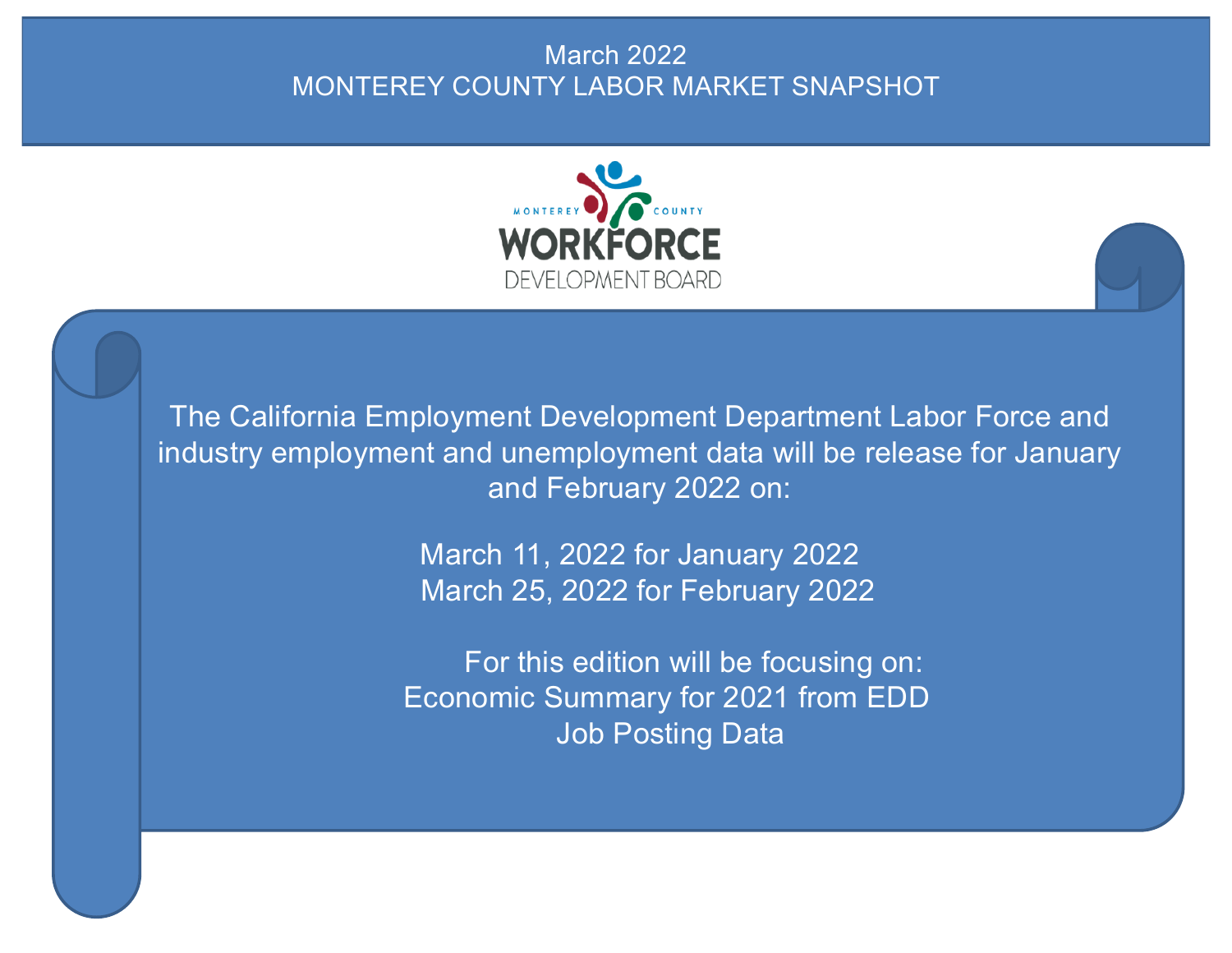

## **Monterey County**



**Economic Summary 2021 – 4th Edition**

#### **December Industry Sectors Ranked by Employment Size1**





**Unemployment Rate (%)2**

## **Online Job Advertisements – December 2021 Help Wanted OnLine3**

#### **Top Employers Top Occupations Top Cities**

| <b>Retail Salespersons - 316</b>                                                | <b>Salinas</b>  |
|---------------------------------------------------------------------------------|-----------------|
| <b>Registered Nurses - 271</b>                                                  | <b>Monter</b>   |
| First-Line Supervisors of Retail Sales Workers - 179                            | Carmel          |
| Sales Reps., Wholesale and Mfg., Except Technical and Scien. Products - 160     | Seaside         |
| <b>Customer Service Representatives - 152</b>                                   | <b>Marina</b>   |
| <b>Heavy and Tractor-Trailer Truck Drivers - 139</b>                            | <b>Pacific</b>  |
| <b>Combined Food Preparation and Serving Workers, Including Fast Food - 113</b> | Gonzal          |
| <b>Maintenance and Repair Workers, General - 111</b>                            | <b>King Cit</b> |
| Managers, All Other - 108                                                       | Pebble          |
| <b>Security Guards - 108</b>                                                    | Greenfi         |
|                                                                                 |                 |

**Salinas- 2,662 Monterey - 1,683 Carmel By The Sea - 511 Seaside - 508 Marina - 404 Pacific Grove - 159 Gonzales- 92 ity - 86 Pebble Beach - 85 Greenfield - 74**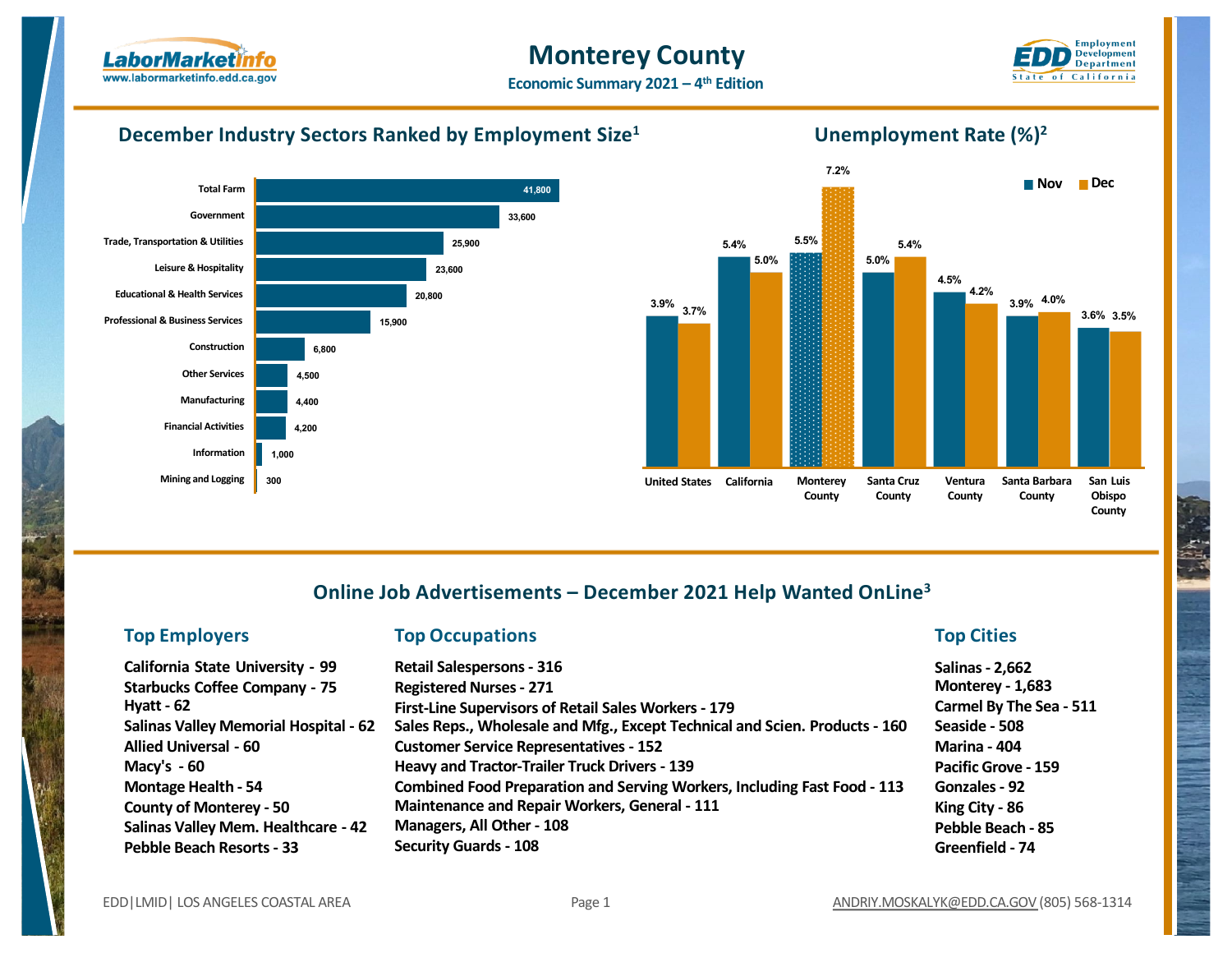



In order to account for seasonal variations within civilian employment, we can also take a look at just the month of December data, in the years of 2019, 2020, and 2021. Civilian employment in December of those years was estimated at 191,500; 181,300; and 193,500, respectively. This reveals that civilian employment is above its December 2019 value by 2,000. **Overall, employment may have been heavily impacted by the large presence of Agriculture in Monterey County. Because it grew during the pandemic due to normal seasonal patterns, it may have acted as a damper on overall employment declines.**

### **Change in Civilian Employment: February 2020 – December 20214**



### **Employment Recovery by Industry: April 2020 – December 20215**



Total private nonfarm employment was estimated at 107,400 jobs, which is below the December 2019 value by 2,800.

Monterey County has six industries that have fully recovered from the pandemic job losses – the largest amount in the Central Coast.

The industry with the least recovery is manufacturing, which recovered 300 of its 800

Sources: <sup>1</sup> Current Employment Statistics (December 2021), <sup>2</sup> Local Area Unemployment Statistics (December 2021), <sup>3</sup> The Conference Board®-Burning Glass® Help Wanted OnLine® (HWOL) Data Series (December 2021), 4 Local Area Unemployment Statistics (February 2020 – December 2021), 5Current Employment Statistics (April 2020 – December 2021).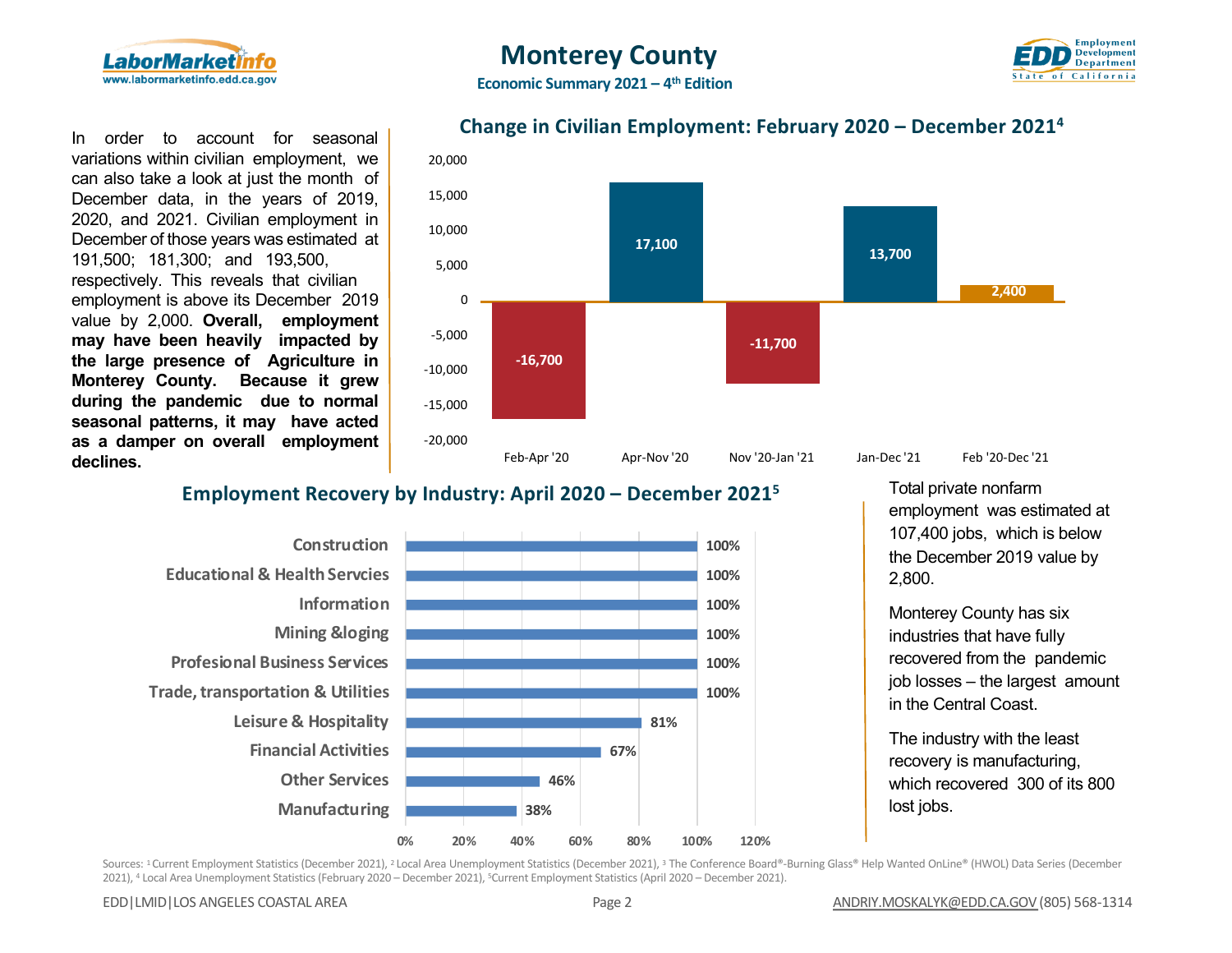

# March 2022 MONTEREY COUNTY LABOR MARKET SNAPSHOT Job Ads Postings 1/2020 to 12/2021 Source: JobsEQ®



2021 showed an improvement in the total number of Job Ads from 2020 by 2,185, a percentage gain of 2.3%. First quarter 2021 was a very difficult period in the recovery with major quits and high unemployment.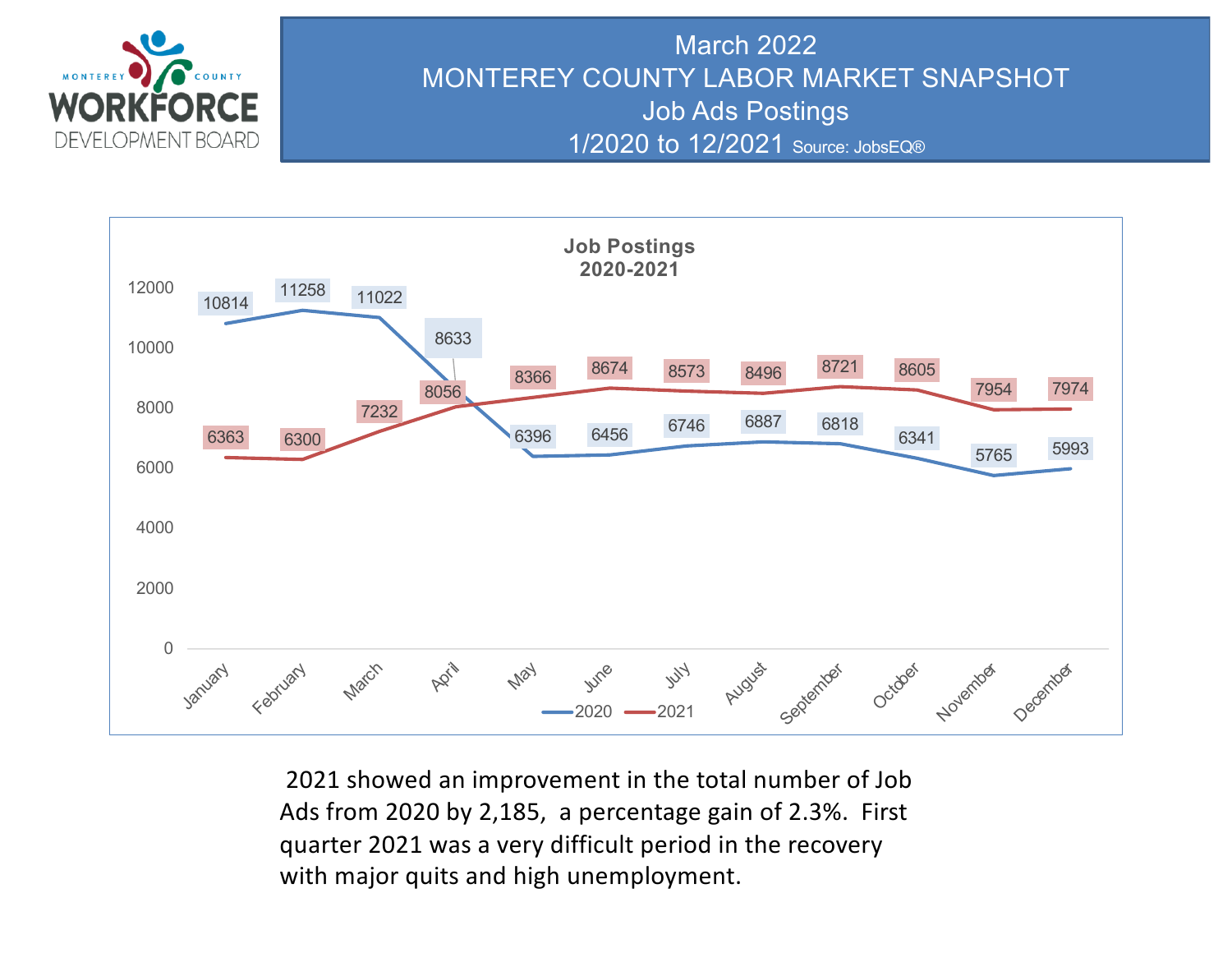

# March 2022 Unemployment Percent MONTEREY COUNTY LABOR MARKET SNAPSHOT Source EDD January 2022

The unemployment rate in Monterey County was 9.0 percent in January 2022, up from a revised 7.3 percent in December 2021, and below the year-ago estimate of 12.8 percent. This compares with an unadjusted unemployment rate of 5.5 percent for California and 4.4 percent for the nation during the same period.

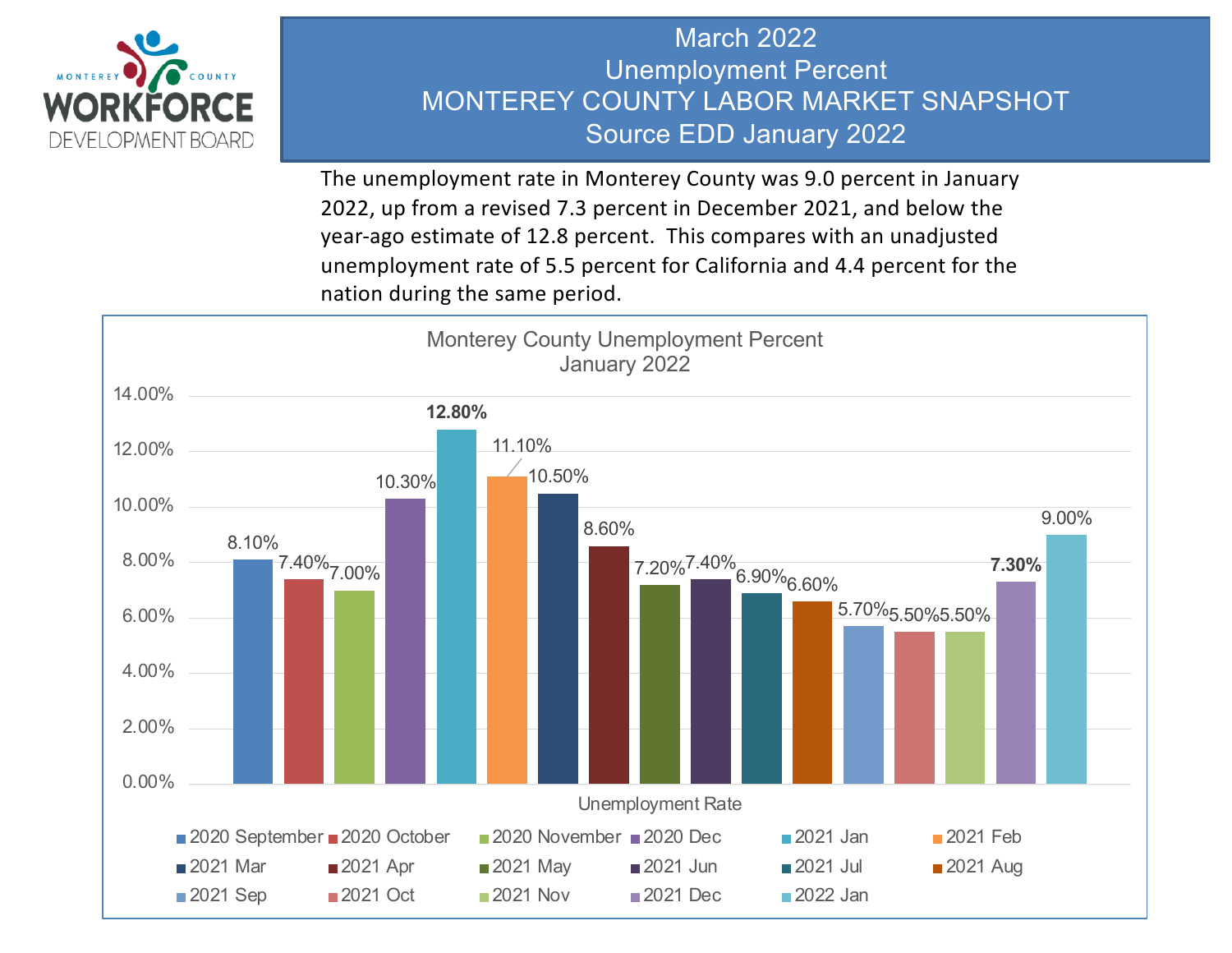

**March 2022 MONTEREY COUNTY LABOR MARKET SNAPSHOT Unemployment Claims Source: EDD January 2022**

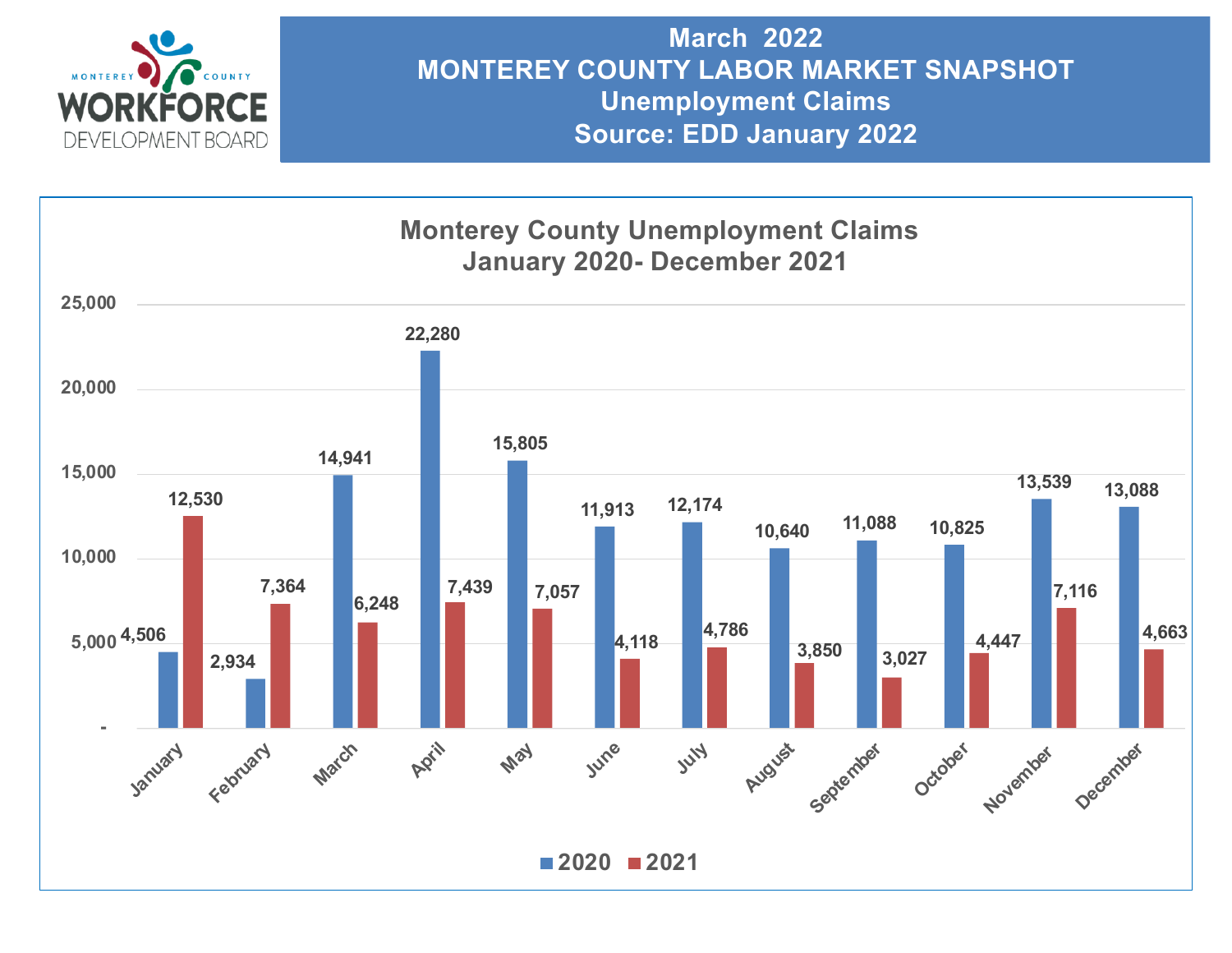

# **March 2022 MONTEREY COUNTY LABOR MARKET SNAPSHOT**

# **The Great Resignation? More like The Great Renegotiation**

# **NPR's** *Planet Money by Greg Rosalsky*

**https://www.npr.org/sections/money/2022/01/25/1075115539/thegreat-resignation-more-like-the-great-renegotiation**



**The Great Renegotiation** seems to be primarily a story about low-wage workers, according to a [recent repo](https://click.nl.npr.org/?qs=b582a020d973e040da0f833394a0e3488ab2d32ad25b63b25200d50d25bad5c4dc2d74132e3dd8b5047062b8376812467014732bea069039)rt by Ben Casselman at *The New York Times*. Low-wage workers in the leisure and hospitality sectors have the [highe](https://click.nl.npr.org/?qs=b582a020d973e040412080b7aeb745d8680fc7d1d2c9f005bbbac20207c50a7393bf2cd571767d4c164e649feaba980afb304d0982753ea1)[st](https://click.nl.npr.org/?qs=b582a020d973e0400dadecfa27f3d3238c31588a39e8b83ccbfcf066ccfb9f960b85ff9de3f4a07832689a410bdfc7e6a2410ed6ef9c74b7) rate of [quitti](https://click.nl.npr.org/?qs=b582a020d973e040af63059dd9a71ba3f8cf3479c04ddc4d0d4a37daa53b9003035bab460c1214c449d166d42de028f34198efac8c40a86b)ng. In November alone, a record-breaking [1 milli](https://click.nl.npr.org/?qs=b582a020d973e04058428f13b8a5b5a53baa7b5adb5ebf637ef747765ef1ff834a30ab6eb1bcc2c07055a9fbf787aa1b2827039d3575ac3f)on leisure and hospitality workers quit their jobs. And that was before omicron [started surging. Why full employment doesn't mean everyon](https://www.npr.org/2022/01/07/1071460102/why-full-employment-doesnt-mean-everyone-has-a-job)e has a job

With places like hotels, bars and restaurants seeking to hire or rehire — scores of workers as Americans began spending on services again, there have been many employers simultaneously competing for their labor. That creates an environment where quitting for something better makes a lot of sense. Now with omicron surging, these low-wage service workers have an additional reason to quit or demand better pay.

**The Great Renegotiation** is also a byproduct of inflation. Workers are seeking better pay to keep up with the rising cost of living. Interestingly, workers in the leisure and hospitality sectors saw their hourly earnings increase [by 12.3](https://click.nl.npr.org/?qs=b582a020d973e04016a3b312984c3967490a3de150a76c36290b312ff5a9a190e3ab3769ad88f8d9ac555081e450facdeb5f810c13c988f2)% in November, well outpacing inflation. Yet, despite all the quitting and renegotiating, the real wage for the average American worker — meaning the true value of their paycheck after taking into account inflation — [fell by 2.4](https://click.nl.npr.org/?qs=b582a020d973e040e5a5c96be47ae015d28dbdf398d3f4ddbd1d1ba00df82a9b740f8c6e759b7879598ad750c78f14bb8d28e03cfe0e220a)% in 2021. In a recent poll by *The New York Times* and Momentum, only [about 17](https://click.nl.npr.org/?qs=b582a020d973e040379376fe8a25c2cc5c054753a2f03d65f1a686456eac1eb3a2014ac47ec1edfd744eb7dde6ce977a1682961219dadba8)% of Americans said their pay was keeping up with surging prices.